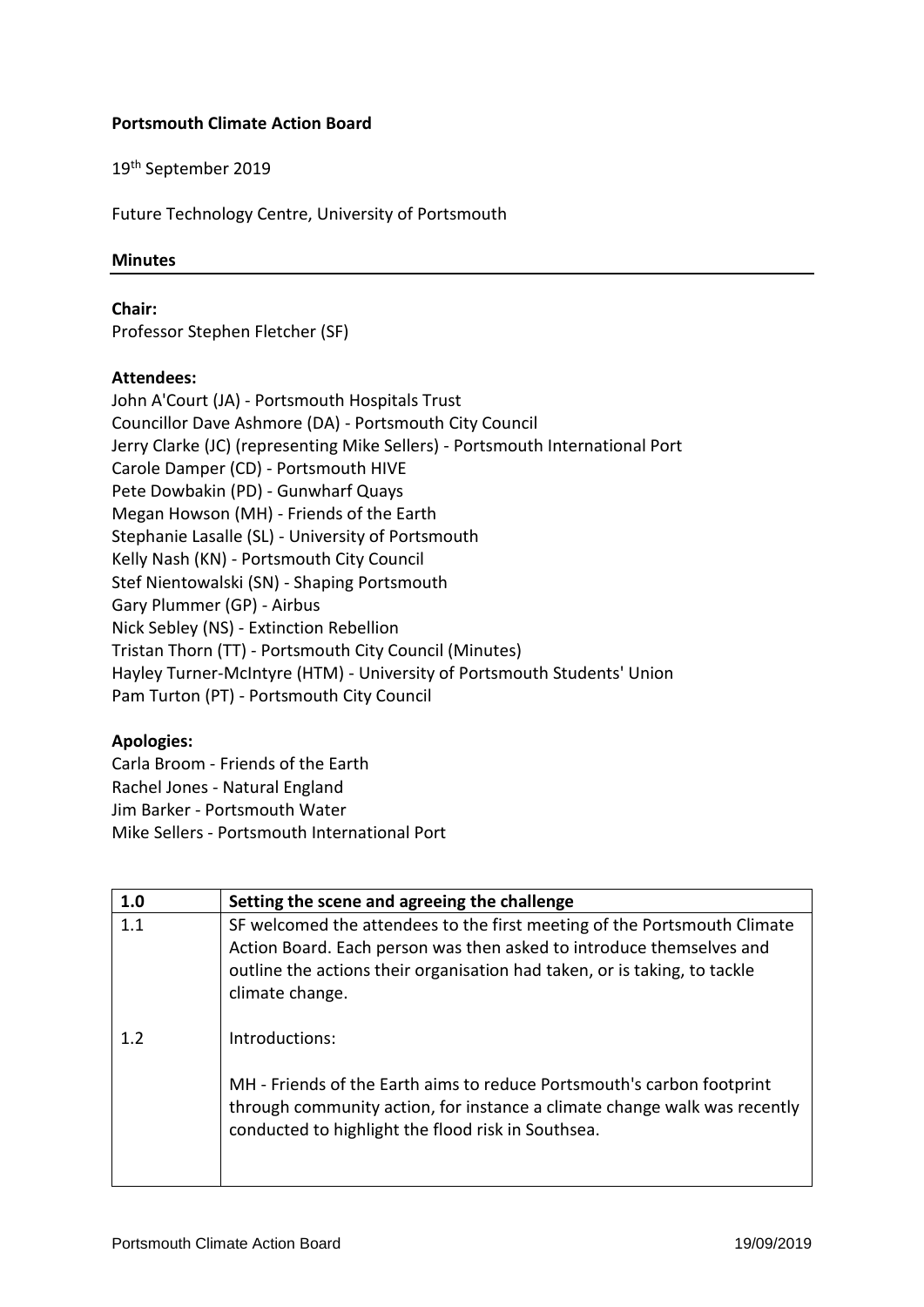| SN - Shaping Portsmouth has over 600 ambassadors in Portsmouth and<br>provides a voice for multiple businesses. 80% of businesses in Portsmouth<br>employ fewer than 9 people; therefore we need targeted information for<br>the individual and small businesses. SN stated that the Climate Board could<br>use the Shaping Portsmouth network to disseminate messages relevant to<br>the business community. |
|---------------------------------------------------------------------------------------------------------------------------------------------------------------------------------------------------------------------------------------------------------------------------------------------------------------------------------------------------------------------------------------------------------------|
| JA - The NHS has a target to reduce carbon emissions by 50% by 2030. The<br>core challenge locally is determining the contributors to the carbon<br>footprint and emissions.                                                                                                                                                                                                                                  |
| JC - The port is aspiring to become the first carbon neutral port in the UK<br>and has received European grants and self-funded several internal projects<br>to achieve this. There are currently issues with energy infrastructure in the<br>city which can inhibit progress, for instance the local network cannot<br>accept excess self-generated electricity.                                             |
| DA - The city is looking to promote sustainable transport in the city through<br>improving cycling infrastructure and walkability. At the moment the<br>council's plan to reduce levels of nitrogen dioxide in the city is being<br>developed, including a charging clean air zone.                                                                                                                           |
| GP - Airbus is a large employer and has up to 1000 employees and<br>contractors on site. There have been multiple onsite projects since the site<br>was purchased in 2011 to improve energy efficiency and to reduce overall<br>emissions.                                                                                                                                                                    |
| NS - The aim of Extinction Rebellion is to mobilise the public and raise<br>awareness of the science of climate change and the current emergency.<br>The Extinction Rebellion can also provide a presentation/screening about<br>climate change at businesses and organisations if requested.                                                                                                                 |
| SF - The city has a significant student population at approximately 10% of<br>the population. The University of Portsmouth is drafting a 10 year strategy<br>with the aim to be one of the greenest universities in the world; and<br>eventually to become climate positive.                                                                                                                                  |
| HTM - Campaigned for the Students' Union to implement a recycling award<br>scheme and to facilitate the donation of excess food back to the local<br>community at the end of term.                                                                                                                                                                                                                            |
| PD - Gunwharf Quays no longer encourages travel by car to the centre,<br>instead it is promoting rail and ferry. This includes the promotion of the<br>Portsmouth Park and Ride to prevent delays entering the centre due to<br>congestion.                                                                                                                                                                   |
|                                                                                                                                                                                                                                                                                                                                                                                                               |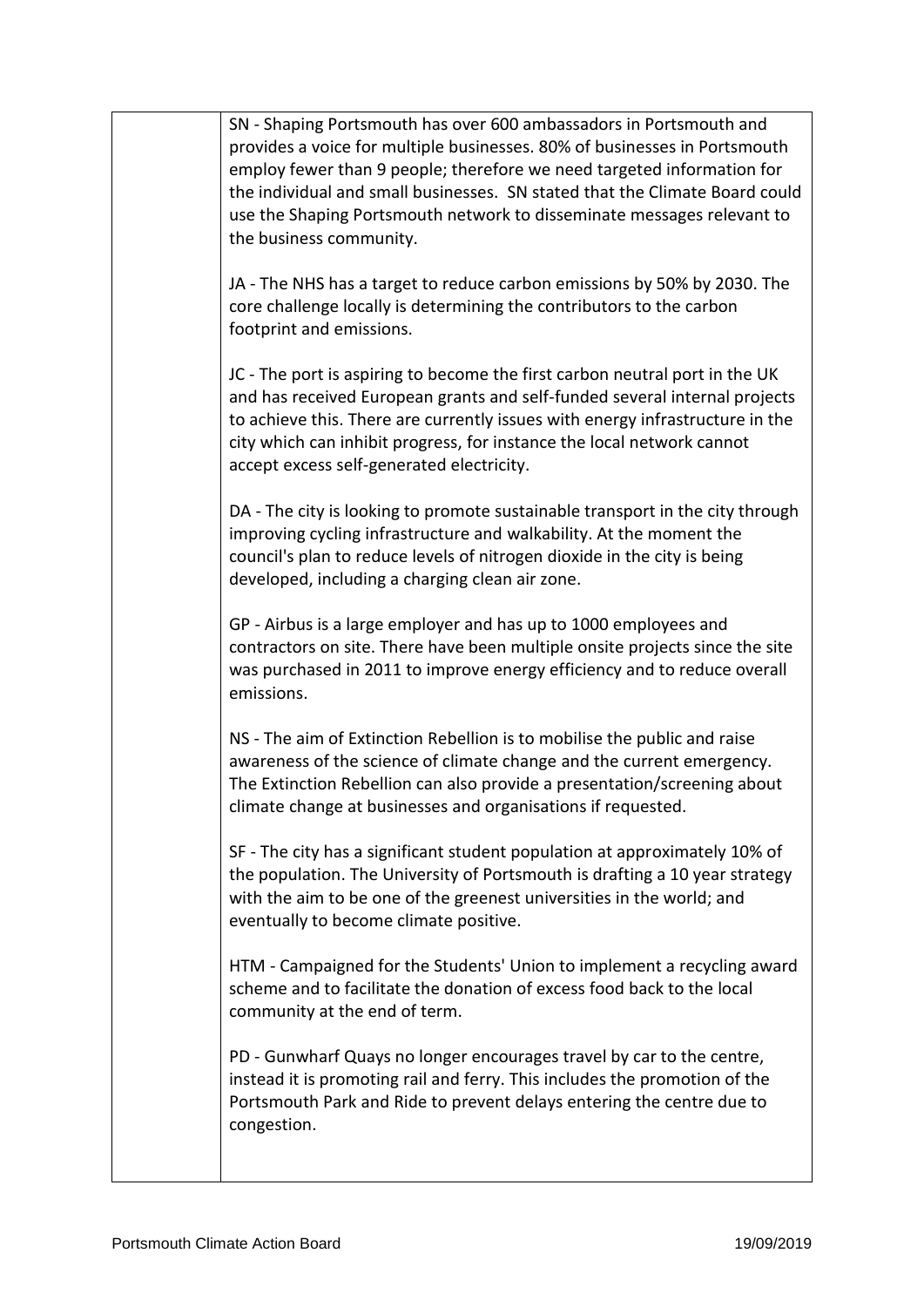| 2.0                | <b>Agree the Terms of Reference</b>                                                |
|--------------------|------------------------------------------------------------------------------------|
| 2.1                | NS and MH suggested that a measureable aim or goal should be included in           |
|                    | the terms of reference. SF recommended that we first propose a strategy            |
|                    | which will then lead to a target.                                                  |
|                    |                                                                                    |
| 2.2                | NS suggested that Board membership should be expanded to include youth             |
|                    | membership, a citizen's forum and sector leads (e.g. transport and                 |
|                    | housing). KN and PT noted that this could cause a cross over with the              |
|                    | current Air Quality Board.                                                         |
|                    |                                                                                    |
| <b>Conclusions</b> |                                                                                    |
|                    |                                                                                    |
| 2.3                | It was agreed that the Board will work towards a measurable target and             |
|                    | carbon reduction.                                                                  |
|                    |                                                                                    |
| 2.4                | The target will be included as part of the strategy and not as part of the         |
|                    | terms of reference.                                                                |
|                    |                                                                                    |
| 2.5                | The Board agreed that membership should include representation of young<br>people. |
|                    |                                                                                    |
| 2.6                | The Board will also look into the membership of more sector leads.                 |
|                    |                                                                                    |
| <b>Actions</b>     |                                                                                    |
|                    |                                                                                    |
| 2.7                | TT to change Para 3.1a of the terms of reference to "Facilitate the                |
|                    | development of a Portsmouth Climate Action Strategy".                              |
|                    |                                                                                    |
| 2.8                | TT to change Para. 2.3 of the terms of reference to start with the positive        |
|                    | "We are an independent body that can pursue its own actions".                      |
|                    |                                                                                    |
| 3.0                | Priorities and how we turn that into a process to develop a strategy               |
| 3.1                | SF proposed the establishment of a number of sub-groups to develop a               |
|                    | strategy; this will involve input from the public, businesses and Board            |
|                    | members. The strategy will also need to be credible and easy to<br>understand.     |
|                    |                                                                                    |
| 3.2                | SN made clear that the Board will need data on the contributors to carbon          |
|                    | emissions in the city so that the biggest contributors can be addressed first.     |
|                    |                                                                                    |
| 3.3                | PT raised that at the end of October the council will decide on the clean air      |
|                    | zone class in Portsmouth. This will have an impact on carbon emissions in          |
|                    | the city which the Board should take into account when drafting the                |
|                    | strategy.                                                                          |
|                    |                                                                                    |
|                    |                                                                                    |
|                    |                                                                                    |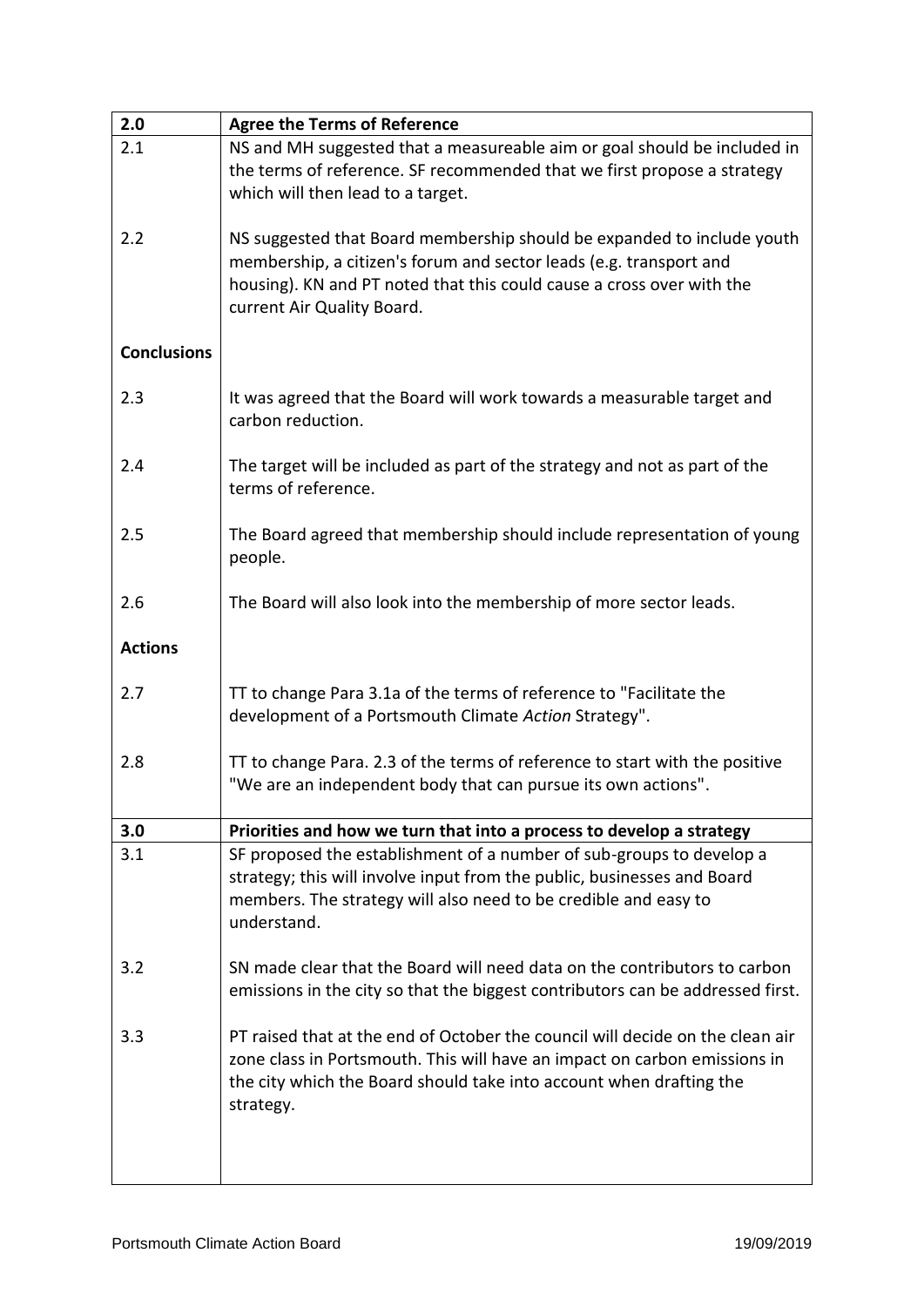| <b>Conclusions</b> |                                                                                                                                                                                                           |
|--------------------|-----------------------------------------------------------------------------------------------------------------------------------------------------------------------------------------------------------|
| 3.4                | The strategy will need to focus on quick achievable results; which will be<br>influenced by the carbon emissions data.                                                                                    |
| 3.5                | Strategy sub-group members:<br>Pete Dowbakin<br>Nick Sebley<br><b>Councillor Dave Ashmore</b><br>Megan Howson<br><b>Mike Sellers</b><br><b>Steve Fletcher</b>                                             |
| <b>Actions</b>     |                                                                                                                                                                                                           |
| 3.6                | TT to analyse the baseline carbon emissions in the city and the biggest<br>contributors with a view to identifying priority actions to reduce carbon<br>emissions.                                        |
| 4.0                | <b>Identity and branding</b>                                                                                                                                                                              |
| 4.1                | After discussion it was decided that the identity and branding sub-group<br>will need to work with the conference sub-group (5.0) to establish the<br>nature of the proposed conference on 29th November. |
| 4.2                | It was agreed that the Board should have its own identity, including a logo,<br>website etc., in order to demonstrate its independence and develop its own<br>brand awareness.                            |
| 4.3                | SN suggested that it would be better to hold multiple smaller events within<br>the community by ward as opposed to a single launch event.                                                                 |
| 4.4                | KN also thought it would be helpful to hold an initial event followed by a<br>'roadshow' style set of smaller events for the local community.                                                             |
| <b>Conclusions</b> |                                                                                                                                                                                                           |
| 4.5                | Identity and branding sub-group members:<br>Stef Nientowalski<br><b>Steve Fletcher</b><br>Nick Sebley                                                                                                     |
| <b>Actions</b>     |                                                                                                                                                                                                           |
| 4.6                | Identity and branding sub-group to determine if the proposed conference<br>on 29th November will be an event, conference or meeting.                                                                      |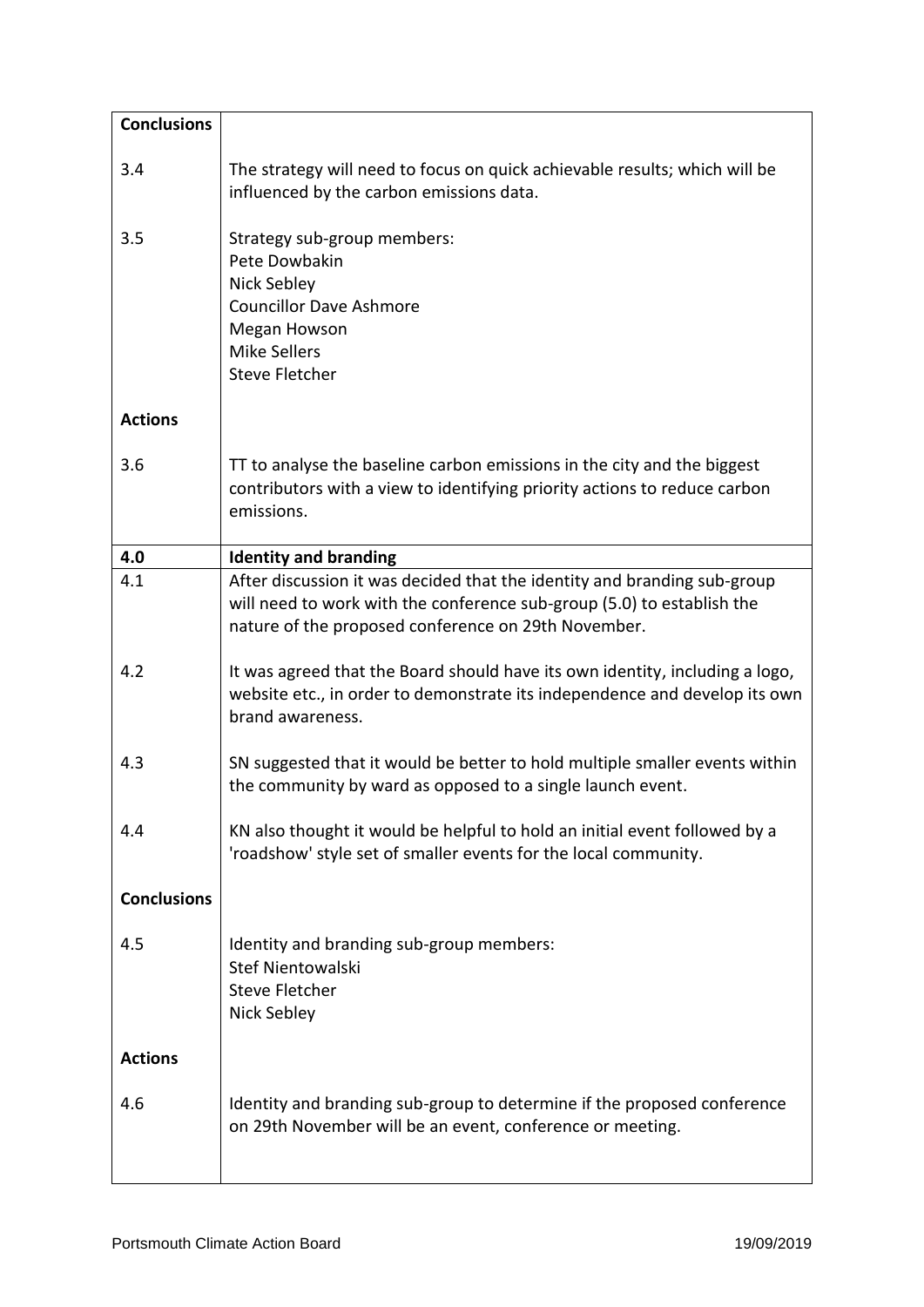| 4.7                | The sub-group will determine the Board's brand visual identity, tone of<br>voice, and identity.                                                                                                                                |
|--------------------|--------------------------------------------------------------------------------------------------------------------------------------------------------------------------------------------------------------------------------|
| 5.0                | Proposed conference 29 <sup>th</sup> November                                                                                                                                                                                  |
| 5.1                | SF noted that there is generally a negative rhetoric surrounding climate<br>action therefore it would be better if the event is optimistic in tone.                                                                            |
| 5.2                | The group will need to work with the identity and branding sub-group to<br>determine the style of the event.                                                                                                                   |
| <b>Conclusions</b> |                                                                                                                                                                                                                                |
| 5.3                | Conference sub-group members:<br><b>Hayley Turner-McIntyre</b><br>Carole Damper - (TBC as this was assigned in her absence)<br><b>Gary Plummer</b><br><b>Steve Fletcher</b>                                                    |
| <b>Actions</b>     |                                                                                                                                                                                                                                |
| 5.4                | Conference sub-group to develop the style of the event and work with the<br>identity and branding sub-group to work on the event on 29th November<br>2019.                                                                     |
| 6.0                | Agree preferred time slots for future meetings                                                                                                                                                                                 |
| 6.1                | It was agreed that meetings will be conducted every two months, as per<br>the terms of reference, with plenty of notice to ensure as many members<br>as possible can attend.                                                   |
| 6.2                | Meetings should remain closed so that members can speak frankly and<br>openly, however the minutes will be advertised publicly for accountability.                                                                             |
| 6.3                | To encourage collaboration between members, the Board will setup a<br>WhatsApp group and a shared drive (e.g. Google Drive); this will need to be<br>confirmed depending on the IT restrictions of each member's organisation. |
| <b>Conclusions</b> |                                                                                                                                                                                                                                |
| 6.4                | Board meetings will be conducted bi-monthly with as much notice as<br>possible for members.                                                                                                                                    |
| 6.5                | Minutes for each meeting will be advertised publicly for accountability.                                                                                                                                                       |
| 6.6                | A shared drive and online group will be established to communicate and<br>share documents.                                                                                                                                     |